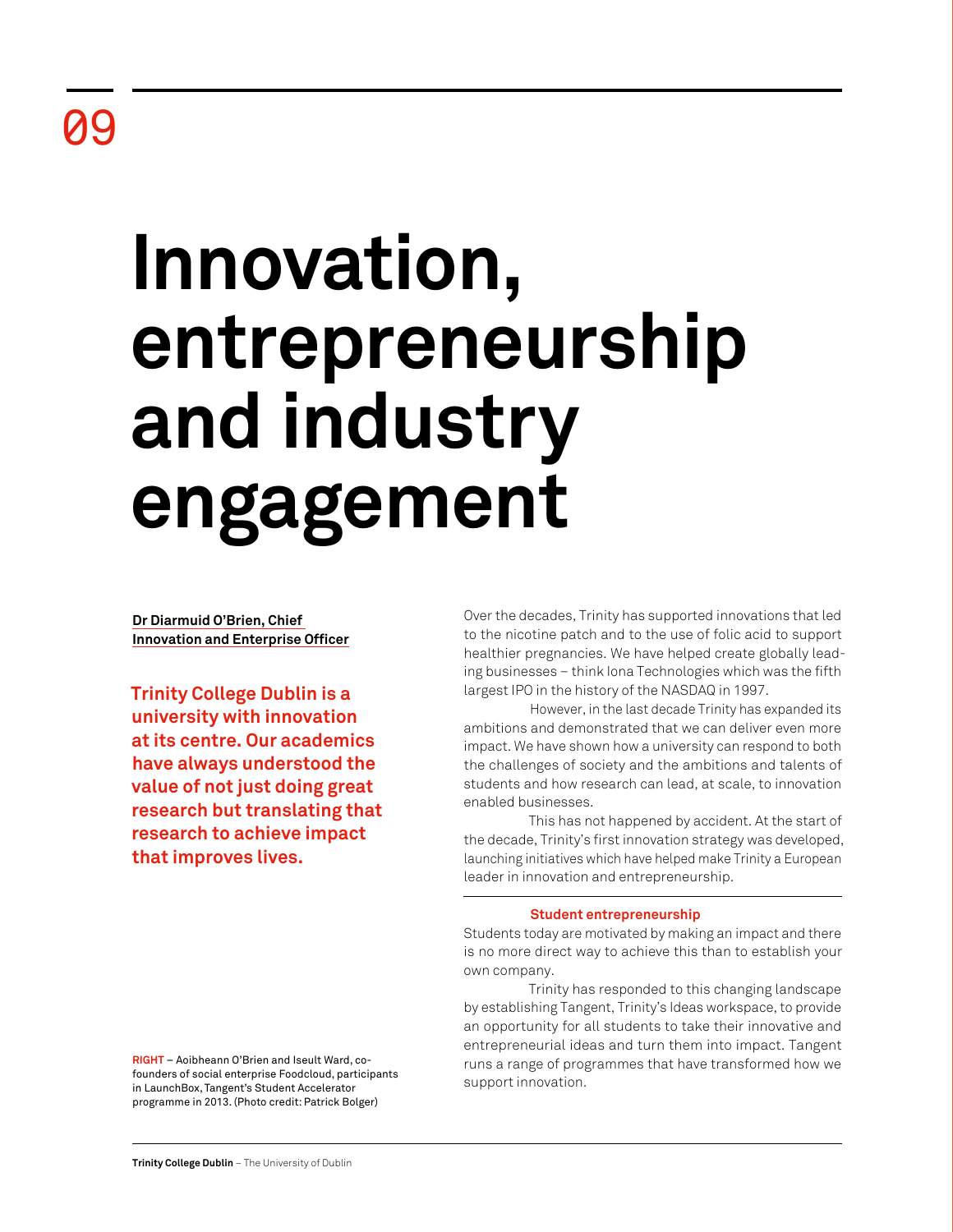We have shown how a university can respond to both the challenges of society and the ambitions and talents of students and how research can lead, at scale, to innovation enabled businesses.

**William** 

**Retrospective Review** 2011–21 72 | 73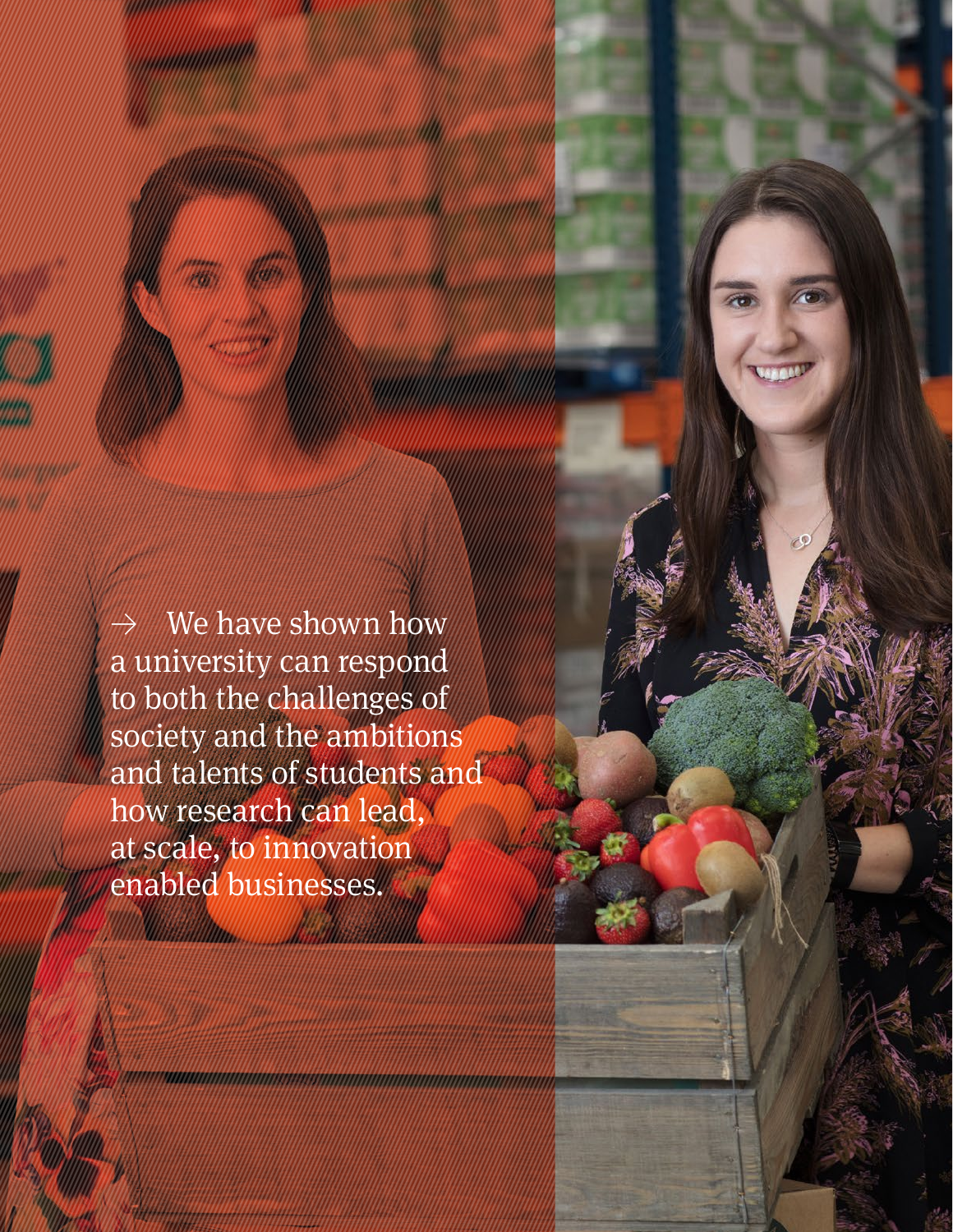

*LaunchPad*, established in 2016, is a campus-based entrepreneurship programme designed to support and mentor students, staff and alumni – regardless of experience or discipline. Throughout the year a series of events, including innovation challenges, hackathons and mentoring sessions are held, with the goal of engaging 10% of the student population each year.

The *LaunchBox* accelerator started in 2013. Originally supported by a group of 'Trinity Angels', in recent years the programme has been supported by Bank of Ireland. It offers ten teams equity-free funding, a structured programme of experts and mentors, and the perfect collaborative environment for early-stage startups to progress.

There have been many successes including Artomatix, founded by Eric Risser, (LaunchBox 2013) which in late 2019 was sold for over €60 million. Social enterprise Foodcloud (LaunchBox 2013) was profiled in TIME magazine and has secured partnership with Tesco, where they have redistributed over 15 million kilograms in food that would otherwise have been wasted. Touchtech Payments, founded by Shekinah Adewumi and Niall Hogan, was acquired by Stripe in 2019.

Startups that began in LaunchBox have enjoyed great success: collectively they have raised in excess of €74 million since 2013 and created many hundreds of jobs, and importantly, the programme is a transformative experience, allowing entrepreneurial and innovative students to learn by doing.

Tangent also supports education activity and delivers innovation & entrepreneurship training to 700+ students and professional learners annually. Tangent education courses are innovative in themselves. The team delivered the first blended undergraduate Certificate in Innovation & Entrepreneurship in any university nationally and the first Trinity postgraduate course to be delivered regionally. By delivering courses in 10 counties nationally, Tangent is bringing Trinity expertise to support sustainable employment regionally through entrepreneurship education.

### **Campus companies and University Bridge Fund**

In the last decade, Trinity has transformed how it translates research into new company formation. In 2015, Trinity in partnership with University College Dublin established the University Bridge Fund (UBF), a €60m venture fund exclusively focused on commercialisation of university research.

The European Investment Fund, Enterprise Ireland, Bank of Ireland and AIB invested in UBF and it is ranked fourth globally for scale in collaborative venture funds. Managed by Atlantic Bridge since its formation, the UBF has invested in 22 companies, leveraged >€120 million in investment and established more than 300 jobs.

In 2021 the second university bridge fund was established, and it made its first investment in the most recent Trinity spin-out, Parvalis Ltd. It is anticipated that over the next 10 years the University Bridge Fund will have resulted in investment of more than €300 million in Irish SMEs – all catalysed by our universities.

The UBF has helped Trinity rapidly accelerate its ability to establish venture backed business. In the last decade 45 new campus companies have been launched and Trinity is ranked first in Ireland for generating High Performance Start